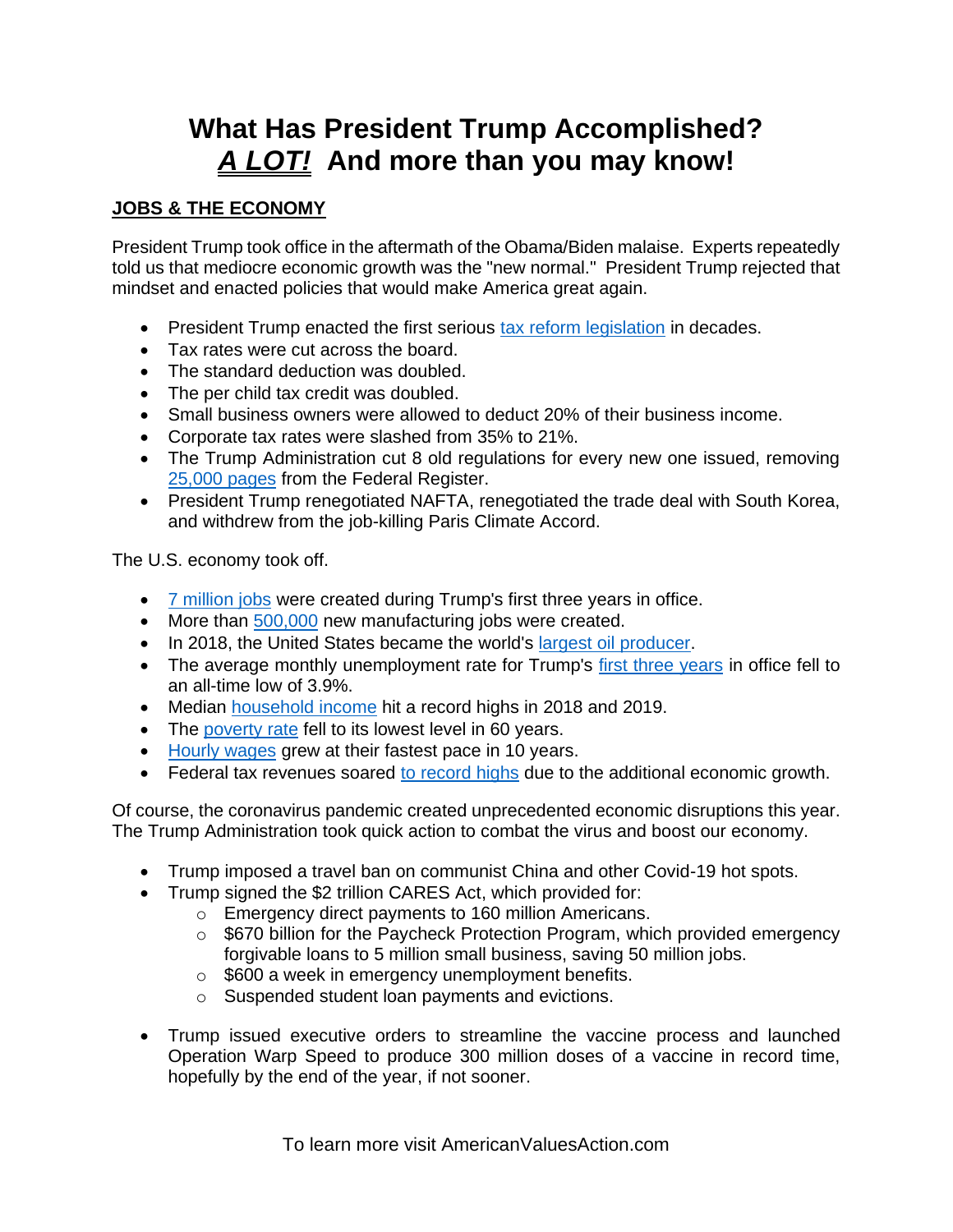- Trump invoked the Defense Protection Act to facilitate the emergency production of 200,000 ventilators and the acquisition of personal protective equipment.
- The Trump Administration coordinated the delivery of 200 million N95 mask, 800 million surgical masks, 20 billion gloves, 34 million face shields and 350 million gowns.
- Trump signed an executive order requiring the federal government to purchase all essential medicines from domestic American sources.
- When Congress failed to reach an agreement on additional emergency aid. Trump took action by issuing [executive orders](https://thehill.com/hilltv/what-americas-thinking/513453-poll-68-percent-approve-of-president-trumps-executive-order-for) authorizing:
	- o A payroll tax holiday for workers.
	- $\circ$  \$400 in additional weekly unemployment benefits.
	- o Continued suspensions of student loan payments and housing evictions.

## **THE SANCTITY OF LIFE**

President Trump is the most pro-life president in history. He has unapologetically made the case for life and he has taken bold steps to defend the sanctity of life.

- In his 2020 State of the Union Address, President Trump called on Congress to ban [late-term abortions.](https://www.youtube.com/watch?v=N16IMmAB8xA)
- Trump is the first president to address the annual March For Life [in person.](https://www.c-span.org/video/?468482-1/president-trump-addresses-march-life-rally)
- Trump encouraged powerful pro-life messages at the 2020 Republican National Convention from [Abby Johnson](https://www.youtube.com/watch?v=8Pl7yWDxpDg) and Sister Dede Byrne.
- Trump reinstated Ronald Reagan's [Mexico City Policy,](https://www.whitehouse.gov/presidential-actions/presidential-memorandum-regarding-mexico-city-policy/) preventing taxpayer funding of abortions overseas.
- Trump reinstated Ronald Reagan's pro-life restrictions on [Title X funding,](https://www.npr.org/2019/08/19/752438119/planned-parenthood-out-of-title-x-over-trump-rule) denying Planned Parenthood \$60 million in federal funds.
- Trump signed [legislation](https://www.npr.org/sections/thetwo-way/2017/04/13/523795052/trump-signs-law-giving-states-option-to-deny-funding-for-planned-parenthood) overturning an Obama rule that prohibited states from denying taxpayer funds from Planned Parenthood and other abortion providers.
- Trump restricted federal funding of [fetal tissue research.](https://www.lifenews.com/2020/08/25/president-trump-praised-for-stopping-funding-of-research-with-aborted-baby-parts/)
- The Trump Administration aggressively fought [state mandates](https://www.npr.org/2020/01/24/799206158/trump-administration-threatens-california-over-mandate-that-insurers-cover-abort) requiring private health insurance policies to cover abortion.
- The Trump Administration is asking the Supreme Court [to reinstate](https://thehill.com/regulation/court-battles/513829-trump-administration-asks-supreme-court-to-reinstate-abortion-pill) a rule requiring that abortion-inducing drugs be administered in-person by doctors.
- The Trump Administratio[n has defended](https://www.hhs.gov/about/agencies/oga/global-health-diplomacy/protecting-life-global-health-policy/joint-letter-july-2019/index.html) the family and the sanctity of life at the United Nations and **fought efforts** to establish an international right to abortion.
- President Trump has appointed more than 200 conservative federal judges, including Supreme Court Justices Neil Gorsuch, Brett Kavanaugh and Amy Coney Barrett.

## **DEFENDING RELIGIOUS LIBERTY**

President Trump has aggressively defended religious liberty here at home and abroad.

- President Trump issued [an executive order](https://www.whitehouse.gov/presidential-actions/presidential-executive-order-promoting-free-speech-religious-liberty/) requiring all federal agencies to "vigorously enforce . . . robust protections for religious freedom."
- The Trump Administration supported Christian baker [Jack Phillips](https://www.denverpost.com/2017/09/07/trump-sides-with-colorado-baker-who-refused-to-make-gay-wedding-cake/) before the Supreme Court.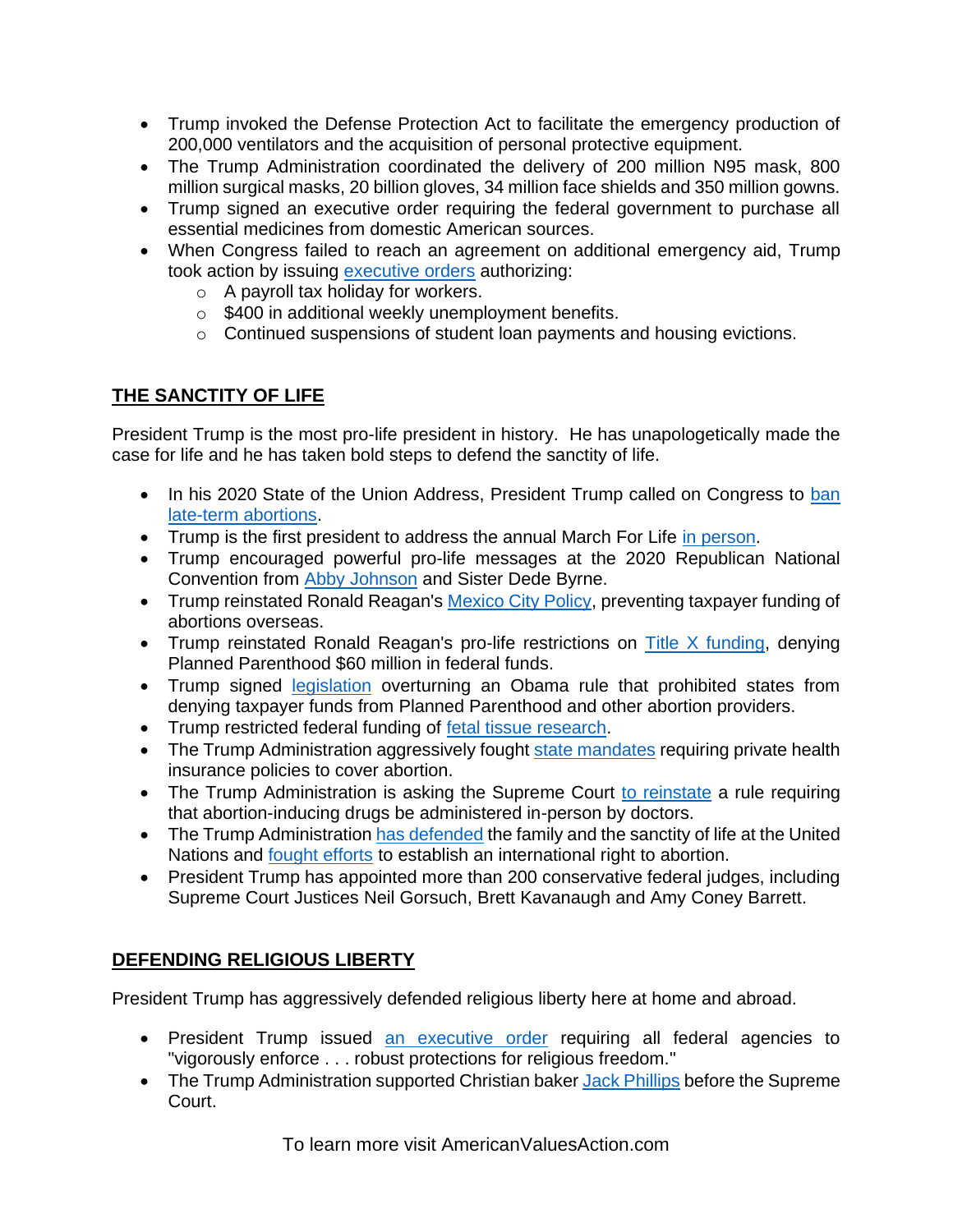- The Justice Department announced the formation of a [Religious Liberty Task Force.](https://www.washingtontimes.com/news/2018/jul/30/jeff-sessions-forms-religious-liberty-task-force-t/)
- The Department of Health & Human Services created a new Conscience & Religious [Freedom Division.](https://www.hhs.gov/about/news/2018/01/18/hhs-ocr-announces-new-conscience-and-religious-freedom-division.html)
- The Department of Education issued [new rules](https://www.ed.gov/news/press-releases/us-department-education-reaffirms-commitment-protecting-religious-liberty-students-and-religious-organizations) to protect free speech and religious liberty on college campuses.
- The Trump Administration issued regulations effectively repealing [Obamacare's](https://www.politico.com/story/2017/10/06/trump-rolls-back-obamacares-contraception-rule-243537)  [contraception mandate,](https://www.politico.com/story/2017/10/06/trump-rolls-back-obamacares-contraception-rule-243537) which threatened to bankrupt the Little Sisters of the Poor.
- The Trump Administration [successfully defended](https://www.politico.com/story/2017/10/06/trump-rolls-back-obamacares-contraception-rule-243537) those regulations before the Supreme Court, winning a 7-to-2 decision in July 2020.
- The Trump Administration [supported](https://www.justice.gov/opa/pr/department-justice-files-amicus-brief-montana-school-choice-case) Christian parents fighting to defend a Montana school choice program. The Supreme Court [upheld](https://www.cnn.com/2020/06/30/politics/espinoza-montana-religious-schools-scholarship-supreme-court/index.html) that school choice program in a 5-to-4 decision in June 2020.
- The Trump Administration [supported](https://tennesseestar.com/2018/12/28/trump-administration-urges-supreme-court-to-protect-cross-shaped-war-memorial/) the preservation of a cross honoring WWI veterans on public land. The Supreme Court [allowed](https://baltimore.cbslocal.com/2019/06/20/supreme-court-rules-bladensburg-peace-cross-can-stand-on-public-land-in-maryland/) the cross to remain in a 7-to-2 decision in June 2019.
- The Trump Administration [defended the conscience rights](https://www.washingtonexaminer.com/policy/healthcare/trump-administration-puts-vermont-hospital-on-notice-for-forcing-catholic-nurse-to-help-in-abortion) of a Catholic nurse against a Vermont medical center that forced her to assist with an abortion.
- The Trump Administration hosted the first-ever Ministerial to Advance Religious [Freedom](https://www.state.gov/2018-ministerial-to-advance-religious-freedom/) around the world in July 2018. A [second](https://www.state.gov/2019-ministerial-to-advance-religious-freedom/) Ministerial to Advance Religious Freedom was held in July 2019.
- Trump convened [a U.N. summit](https://www.forbes.com/sites/ewelinaochab/2019/09/23/president-trump-tells-businesses-to-protect-religious-freedom/#52cca7ef4df1) exclusively focused on the importance of defending religious liberty around the world.
- Trump issued an [executive order](https://www.whitehouse.gov/presidential-actions/executive-order-advancing-international-religious-freedom/#:~:text=(a)%20Religious%20freedom%2C%20America) declaring the preservation of religious freedom a national security imperative and a foreign policy priority of the United States.
- Vice President Pence announced that the United States would [bypass the U.N.](https://www.christianitytoday.com/news/2017/october/pence-us-persecuted-christians-usaid-un.html) and provide aid directly to persecuted Middle East Christians.

## **FOREIGN POLICY & NATIONAL SECURITY**

President Trump rebuilt America's military, crushed ISIS, secured our borders, took steps to confront communist China and strengthened our alliance with Israel.

- Trump signed a record [\\$738 billion Defense budget](https://www.cnbc.com/2019/12/21/trump-signs-738-billion-defense-bill.html) in December 2019.
- Trump [recognized](https://www.whitehouse.gov/presidential-actions/presidential-proclamation-recognizing-jerusalem-capital-state-israel-relocating-united-states-embassy-israel-jerusalem/#:~:text=The%20foreign%20policy%20of%20the,honest%20acknowledgment%20of%20plain%20facts.&text=This%20long%20overdue%20recognition%20of,between%20Israel%20and%20the%20Palestinians.) Jerusalem as Israel's capital and officially opened the new U.S. Embassy [in Jerusalem](https://www.nbcnews.com/news/world/jerusalem-embassy-set-open-u-s-tells-israel-you-are-n873836) on May 14, 2018.
- Trump recognized Israel's sovereignty over the [Golan Heights.](https://www.npr.org/2019/03/25/706588932/trump-formally-recognizes-israeli-sovereignty-over-golan-heights)
- Trump negotiated a [historic peace deal](https://www.foxnews.com/politics/trump-israel-uae-peace-deal-biden-muslim-quanta-ahmed) between Israel and the United Arab Emirates.
- Trump negotiated a historic peace deal between Israel and **Bahrain**.
- Trump negotiated a historic peace deal between Israel and [Sudan.](https://www.jpost.com/israel-news/sudans-deal-with-israel-is-against-all-odds-647386)
- Trump withdrew from Barack Obama's disastrous [nuclear deal](https://www.whitehouse.gov/briefings-statements/president-donald-j-trump-ending-united-states-participation-unacceptable-iran-deal/) with Iran.
- Trump unleashed the U.S. military against ISIS and eliminated caliphate leader Abu [Bakr al-Baghdadi.](https://www.whitehouse.gov/briefings-statements/remarks-president-trump-death-isis-leader-abu-bakr-al-baghdadi/)
- Trump took out Iranian terror mastermind [Gen. Qassem Soleimani.](https://www.foxnews.com/world/rockets-baghdad-airport-injuries-reported)
- Trump [overcame](https://www.foxnews.com/politics/trump-eyes-8b-border-wall-funding-emergency-declaration) congressional inaction to secure our southern border, building 400 [miles](https://abc13.com/society/feds-celebrate-400-miles-of-border-wall-construction/7449753/) of the border security wall.
- Trump imposed tariffs on Chinese products to counter communist China's predatory trade practices, forcing China to negotiate [better trade terms.](https://www.npr.org/2020/01/15/796305300/trump-to-sign-phase-one-china-trade-deal-but-most-tariffs-remain-in-place)

To learn more visit AmericanValuesAction.com